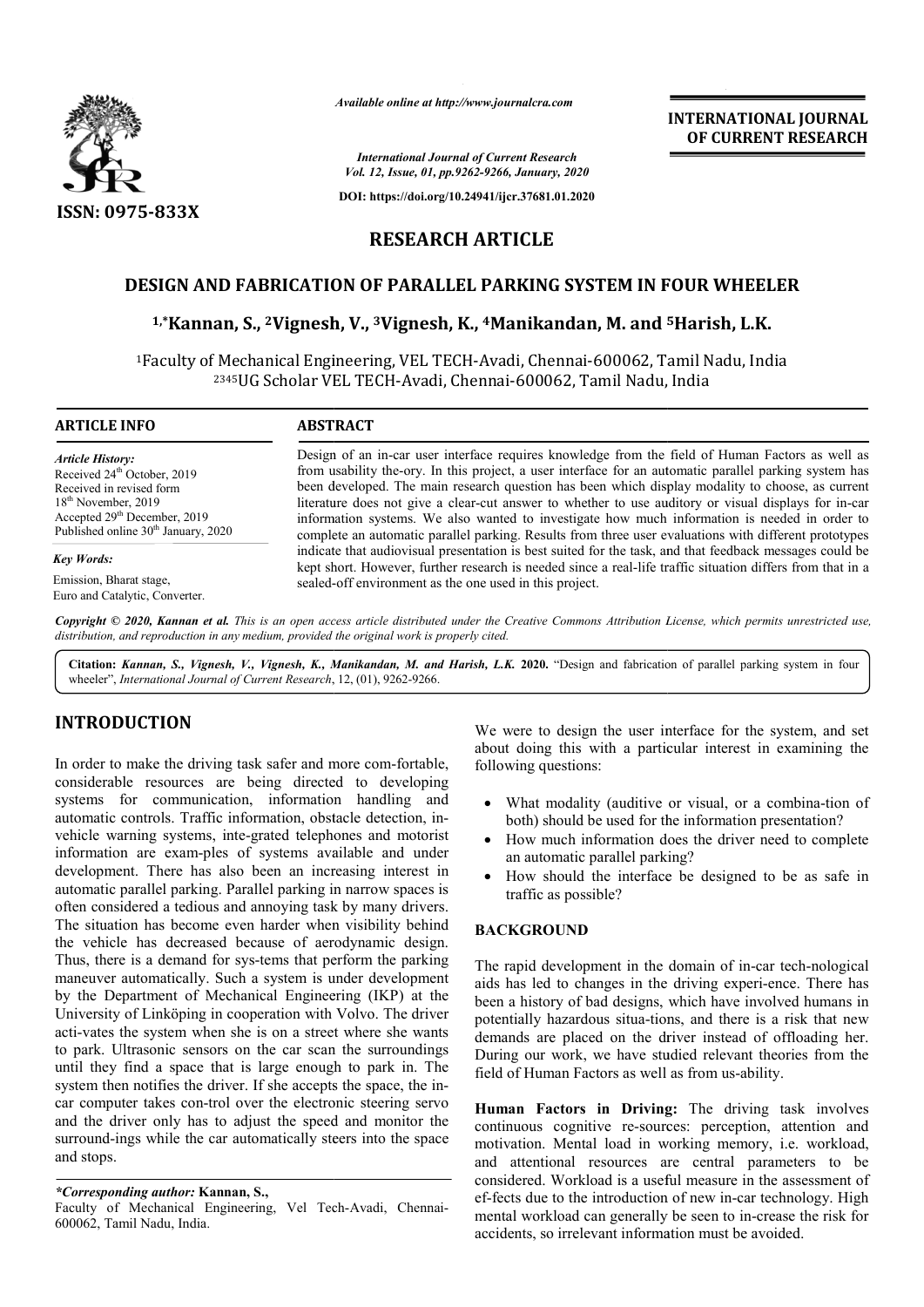

**Figure 1. The parallel parking process**

It is clear that a driver has bounded mental resources, and that explicit care should be taken not to tax these resources unnecessarily (Wickens et al., 2003). The automatic parking system is expected to offload an inexperienced driver more, and we also expect a learn-ing effect: after the system has been used a number of times, the procedure will become increasingly auto-mated, thus placing fewer demands on the driver. Nevertheless, if a driver assistance system is badly designed, thereby increasing the time needed to interpret feedback or make decisions, driver performance may be affected negatively and the crash risk might increase (Wickens et al., 2003). Issues concerning presentation modality and clarity are therefore of central impor-tance.

**Presentation Modes for Displays:** On the perceptual level, driving is primarily a visual task, laying the main load on the visual attention sys-tem. Feedback also generally occurs through the optic channel; only a small proportion passes through others. E.g., movement can be perceived through the tactile sense and sounds may return feedback about speed or street surface qualities (gravel, asphalt etc.). Haptic feedback takes place through the perceptible positions of e.g. gas pedal and gear. As visual cues are omnipresent in driving, there is a risk that visual display warnings may not be noticed when the display competes with demands for detection of critical information regarding the traffic situation (Stokes et al., 1990). Also, in time-critical situations drivers may be reluctant to divert attention away from their surroundings. This leads to the idea that auditory information may be preferential. Auditory presentation can be in the form of speech or non-speech. Speech is generally seen as more irritating than discrete auditory tones, especially in cases where the informational content of speech is largely redundant (Hirst and Graham, 1997).

This could be solved by offering speech as a default option and non-speech auditory warnings as a user op-tion (ibid.). However, there are problems involved with auditory displays because of difficulties in hearing, noise levelsin vehicle and lack of persistence, so they are therefore not always reliable. In contrast, a different image of visual displays arises in Verway and Janssen's inferences from Wickens' multiple resource model (cited in Fastenmeier and Gstalter, 2003). They conclude that visual information in displays for navigation systems is less intrusive than auditory information, is better for self-paced tasks and also shows more practice effects than auditory presen-tation. Making a decision about which presentation mode is to be preferred for an automatic parking driver interface is, consequently, not a straightforward one. The de-mands placed by the traffic situation, task complexity, and drivers' personal preferences are factors involved in how suitable a mode is.

**Designing for Usability:** The frequency of bad products in technological driver support systems must give the industry an indication: a lack of contact with users' realities gives rise to prob-lems with design. Designers and engineers rarely share same models, nor do end-user and designers (Peters, 2004); therefore there will be differences in task per-ception. The designer must avoid making quick as-sumptions about users. This can be done by analyzing the task purpose and outcome, and users' perceptions of task limitations and difficulties. These analyses may result in ideas about how to meet the objectives of the designer and the expectations of users.

In part, these different worlds can be aligned through dialogue: interviews and observations, task analysis and user feedback.

**Interface Acceptance Issues:** For technical driver support systems to be successful, it is crucial that knowledge about driver behavior is ap-plied. This concerns cognitive aspects as well as the issue of acceptance from the public. Unless designers take heed of users' confidence in and preferences for a system, new products will have little impact: drivers may simply choose to not use them. To increase user acceptance of new systems, usability, driver preferences and expectations must be addressed, as indicated in the results from numerous evaluations (Lilienthal et al., 1997). Apparently, drivers have individual preferences, and expect a personalized range of functions. According to Richter and Plümer (2003), drivers also demand the pos-sibility to override any autonomous vehicle function.

**Guidelines and Standards:** Guidelines and standards have been developed to serve as tools and decision aids for designers. Designers must work under a number of constraints and can hopefully be aided in judging the relative importance of contra-dictory criteria, in order to add up to their design objectives (Mollenhauer, 2003). Standards and guidelines in Human Factors and ergo-nomics are not binding. They are generally composed by specialists with true interest in the fields, but many times represent the interests of industries or nations, thereby tending to become conservative and general: they give an informed consensus view, as they must live up to the difficult balancing act of being "specific enough to give guidance, and general enough to be widely applicable" (Parkes, 1997, p. 405). However, guidelines are not always based on or guided by scientific evidence, one reason for which is practi-cal: If a hard view of requirements for standards is taken, in which all methods tools and metrics could be demonstrated to stood the test of time and meet all the criteria of scientific validity, then (...) little progress is made. (Ibid.)

**Pre-Design Process:** Of several available usability design models, we chose the one presented by Preece et al. (2002). The decision was based on the fact that the model is generic enough to be applied on the in-car domain as well. This process consists of four steps: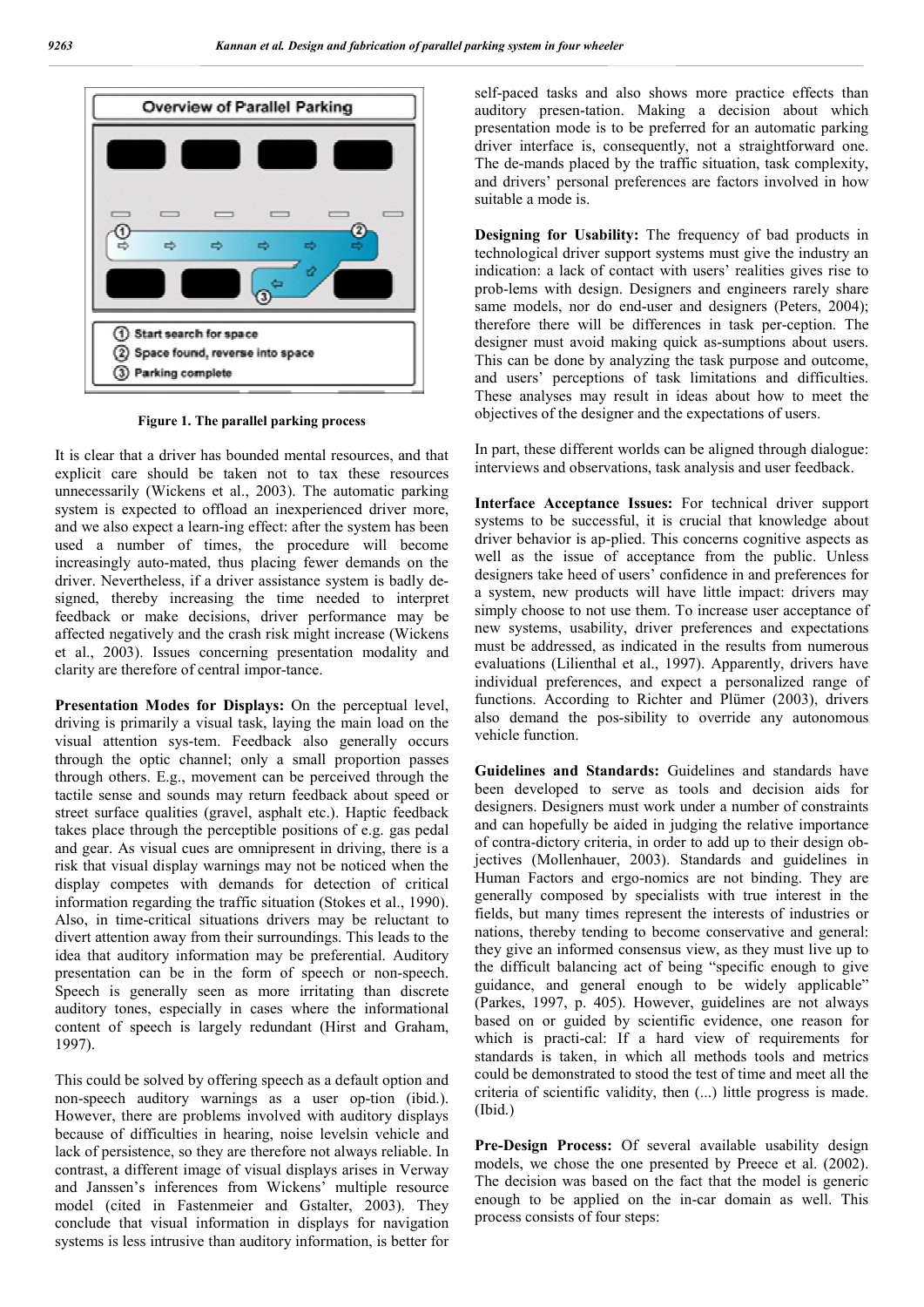- Identifying needs and establishing requirements
- Developing alternative designs
- Building interactive versions of the designs
- Evaluating designs

Step one, identifying needs and establishing require-ments, is a very important one. Results from this step are the foundation of the design work itself. Step two, the development of alternative designs, means that de-signers first diverge and create many different designs that should then converge into a single design sugges-tion. This design suggestion, in shape of sketches or similar, is then at step three developed into an interac-tive prototype that can be used for evaluation. The last step is the evaluation itself, where users interact with the prototype. Results from the evaluation are then fed back into step two, until usability goals are met or other factors (such as time or money) prevent the iterative process to continue. The process of identifying needs and establishing re-quirements consists of a number of methods that we utilized. These will be covered in depth below.

**System Description:** The first step in the process of identifying needs and establishing requirements is the explicit requirements as stated by the client. If there are specific system re-quirements, like technical limitations, the design must be adapted to reflect those requirements. In this case, the ultrasonic sensors cannot scan the environment if the car moves with a speed exceeding 10 km/h. Also, the system is designed solely for parking spaces, which do not require backand-forth movements to squeeze into. It only handles spaces large enough to get into with a single reversing sequence.

**Front-End Analysis:** In order to avoid making premature design decisions, it is good practice to lay a sound foundation for the up-coming creative process by performing a thorough front-end analysis. It answers questions such as: "How is the task performed manually? What functions should be implemented in the system?". One method of front-end analysis is the creation of a state-space diagram, SSD (Stanton and Young, 1999). It is a diagram where states of the system are exhaustively displayed in lists. The SSD helped us in finding gaps between user ac-tions and the inputs expected by the system, thus clari-fying what interaction steps and error messages needed to be designed.

**Study of Similar Systems:** The study of similar systems might help showing what other manufacturers have done well and not so well. We found two systems to be of particular relevance: BMW's automatic parallel parking system, to be im-plemented in the X5 model, and Toyota Prius' system available in Japan. The BMW interface seems to be superior in terms of demands upon attention and workload, compared to Toyota's which requires exces-sive interaction with the driver.

**Identifying Users:** We made a presumption that well-off 35– 55 year-olds could be considered future users, based on the idea that income and desire for modern technology would affect choices when opting for a new car. Through explor-ative surveys and questionnaires, we tried to identify typical user characteristics to create personas, but the answers collected differed much. It was not possible to discriminate any major trends from the material, and therefore no personas were created.

**Survey of Guidelines:** In the field of human-machine interaction for in-car use, a number of different guidelines have

been pub-lished in recent years, e.g. by the University of Michi-gan Transportation Research Laboratory (Green et al., 1993). They vary considerably as to the scope and level of detail, but they have one thing in common: they pri-marily concern equipment intended for use while driv-ing at a relatively high speed, rather than low-speed maneuvering. However, we found some of the princi-ples applicable to parking assistance systems as well. Examples of such guidelines are:

- Be consistent
- Provide support for expert and novice users of the system
- Minimize what the driver needs to read
- When dialogs present prompts or messages, de-sign the interface so that users can interrupt these dialogs
- Keep the user informed about system status

**Usability Goals:** According to Preece, Rogers and Sharp (2002), usability is broken down into the following goals:

- Effectiveness (how good a system is at doing what it is supposed to do)
- Efficiency (how good it is at supporting the users in carrying out their tasks)
- Safety (how safe it is to use)
- Utility (to what extent it provides the right kind of functionality so that users can do what they need or want to do)
- Learnability (how easy it is to learn to use)
- Memorability (how easy it is to remember how to use, once learned)

We identified safety and efficiency as the most impor-tant usability goals, with learnability as an additional goal. After we had identified the goals, they were bro-ken down into subgoals, which in turn were priori-tized. The top priority goals were:

- The driver should be able to stop the car at any time
- The driver should feel confident
- Information should be presented unobtrusively
- The number of interaction steps should be kept at a minimum
- The driver should be able to adapt the interface
- The driver should rate the system as easy to use

### **METHODS**

**General Procedure:** 27 subjects, 21 male and 6 female, participated in the evaluations. They were conducted in a car on a parking lot, where an empty parking space was marked with cones. No other traffic was present. Although the software for the prototypes was written to be integrated into the main computer of the automatic parking sys-tem, we used a laptop computer for presentation in the evaluations. This was because the technical system necessary was not accessible in time for our evalua-tions. During the evaluations the experimenter con-trolled the prototype manually to simulate the auto-matic system and respond to the actions made by the subject. The subjects had a possibility to get familiar with the car by driving it back and forth a couple of times, after which they tested each of the prototypes once to get a feeling for what they were like. The rationale for this was that we thought that the subjects would find it easier to evaluate a prototype being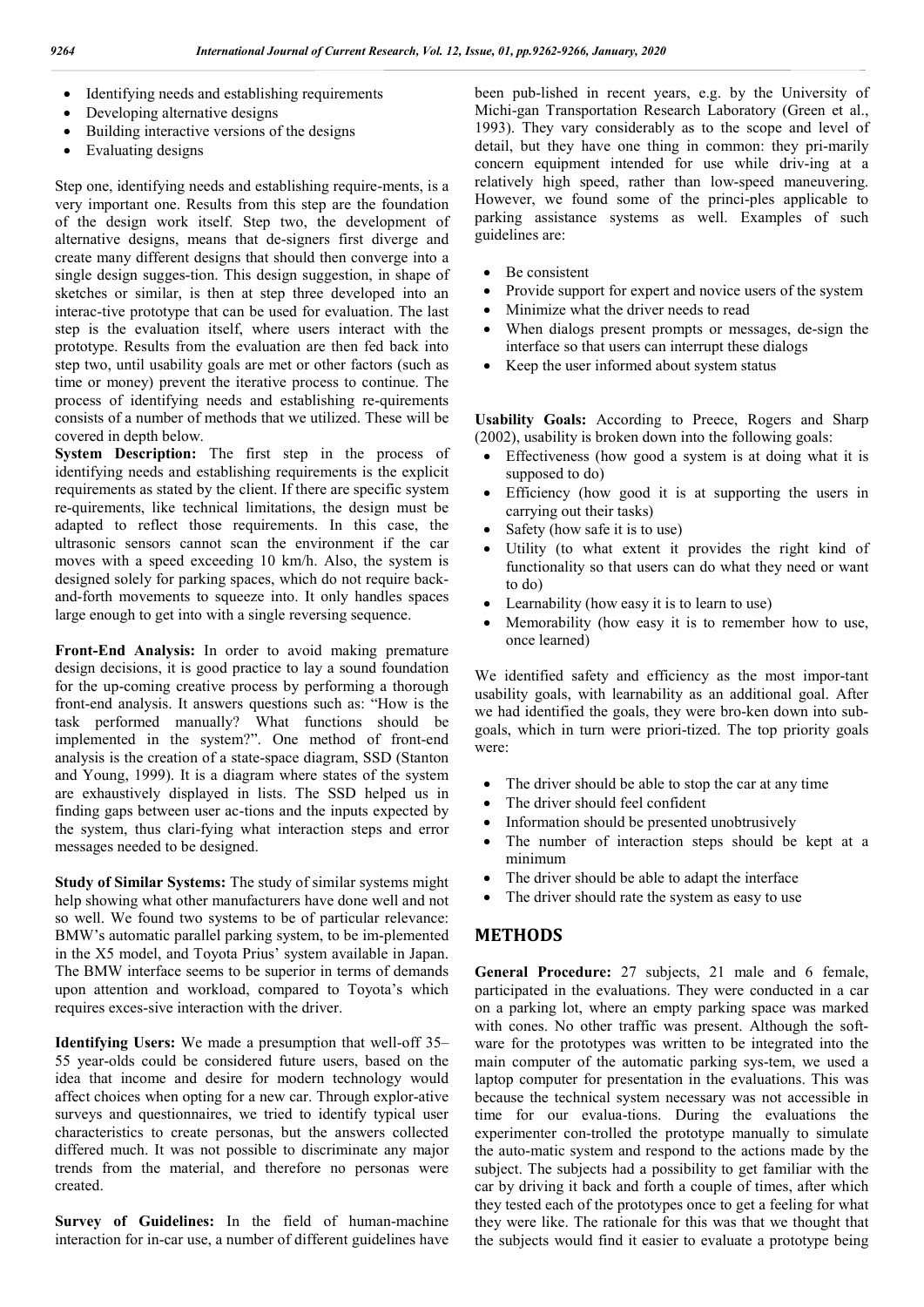able to compare it with another. Thus, they then tried the first prototype another time, and answered a closed-answer question-naire to report their feelings and opinions about the prototype. After the subjects had finished the first questionnaire they tried the second prototype followed by another questionnaire, and so on until all the proto-types were evaluated. During all tests, the subjects' actions were recorded using a digital video camera. The evaluation ended with an interview, the aim of which was to discuss the differences between the prototypes and how they could be improved. The order in which the subjects tried the different pro-totypes was varied to counterbalance the experiment.

**Iteration 1:** In the first iteration the following prototypes were evaluated:

- Auditive prototype containing sound signals and voice messages
- Visual prototype containing text messages and symbols presented on a screen
- Audiovisual prototype containing sound signals, text messages and symbols

Results from the first iteration showed that the visual prototype was dangerous in traffic and disliked, be-cause the subjects had to look at the screen too much. The auditive prototype was preferred by most of the subjects, and the audiovisual was considered second best. A need for an expert mode was noticed, as the process was easy to learn and excessive information considered annoying. The subjects also thought that the voice messages were too long. Two commented on a need for making it more obvious when the automation was in control of the steering, by adding an auditive signal, similar to the intermittent beep of reversing trucks.

**Iteration 2:** In the second iteration the following prototypes were evaluated:

- Auditive prototype consisting of sound signals and voice messages, and an auditive signal when the automatic system was in control of the steering
- An expert mode of the auditive prototype, with sound signals only
- Audiovisual prototype with sound signals, shorter voice messages and a screen with text messages and symbols
- An expert mode of the audiovisual prototype with sound signals and the same text messages and symbols as in the novice mode, but no voice mes-sages

Results from the second iteration showed that the audi-tive information was the subjects' primary source of information, but that a visual display still was consid-ered necessary, especially due to the persistency of visual information. The subjects liked the shorter audi-tive messages, but the auditive signal while reversing was considered annoying and unnecessary.

**Iteration 3:** In the third iteration the following prototypes were evaluated:

 Audiovisual prototype with shorter voice mes-sages, sound signals, symbols and shortened text messages

 An expert mode of the audiovisual prototype con-sisting of sound signals, symbols and very short text messages, consisting of no more than two or three words

Results from the third evaluation proved that the pro-totype and the expert mode was highly appreciated by the subjects and was not considered hazardous in traf-fic.

### **CONCLUSION AND DISCUSSION**

#### **Conclusion**

Based on the theoretical framework and our own evaluations, we conclude the following:

- Feedback messages from an automatic parallel parking system should be presented audiovisually, i.e. using both sounds and visual images. The driver should not be obliged to divert attention from the road, but should also have the possibility to re-read a message she missed when it was pre-sented.
- As the number of interaction steps are limited and quickly learned by drivers, an expert mode with less, and therefore more unobtrusive, information is needed. In general, messages could be kept short rather than complete.



**Figure 2.The first screen from the final interface**



**Figure 3. The interior of the car with the final LCD-screen installed**

**Validity and Reliability:** We aimed to test which prototype the users preferred and what could be improved. How well it functioned in practice was evaluated through testing if the